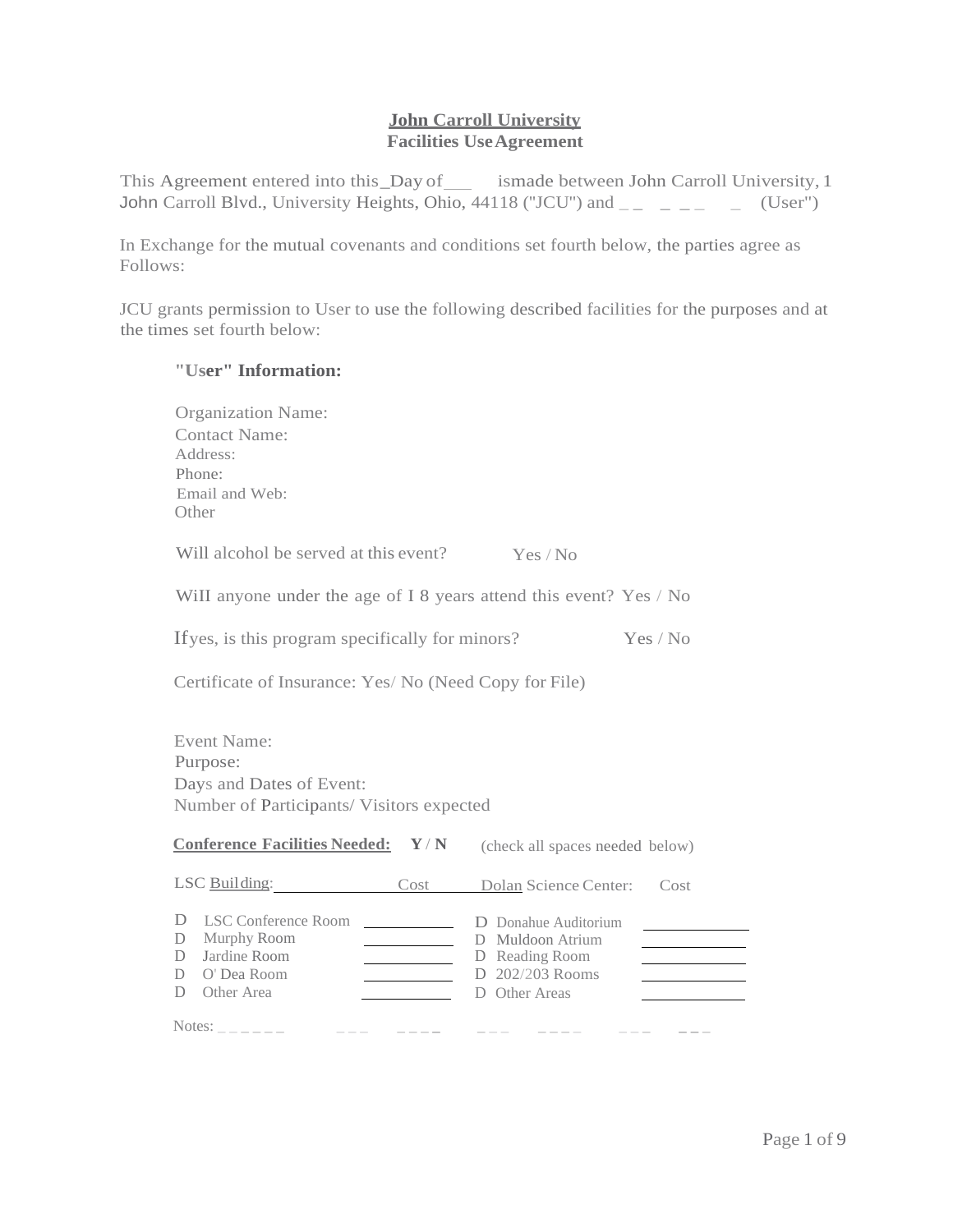| Rodman Hall/Admin Bldg: Cost JCU Grounds: Cost                                                                                                                                                                                                                                     |                                                                                                                       |                                                 |                                                           |                                      |
|------------------------------------------------------------------------------------------------------------------------------------------------------------------------------------------------------------------------------------------------------------------------------------|-----------------------------------------------------------------------------------------------------------------------|-------------------------------------------------|-----------------------------------------------------------|--------------------------------------|
| Rodman A Room<br>D<br>Kulas Auditorium<br>D<br>Other<br>Notes: _______________                                                                                                                                                                                                     | <u> The Common State Common</u>                                                                                       | D<br>$\Box$                                     | $\Box$ Other                                              | Hamlinor Main Quad<br>Keller Commons |
|                                                                                                                                                                                                                                                                                    |                                                                                                                       |                                                 | _______________                                           |                                      |
| Green Road Annex: Cost                                                                                                                                                                                                                                                             |                                                                                                                       |                                                 |                                                           |                                      |
| Auditorium<br>$\Omega$                                                                                                                                                                                                                                                             | <u> 1990 - Jan Barbara III, politik politik (</u>                                                                     | D Community Room                                |                                                           |                                      |
| Individual classrooms needed: Y/N List room #'s below                                                                                                                                                                                                                              |                                                                                                                       |                                                 |                                                           |                                      |
| <b>Administration Building:</b><br>BSOB:<br>Dolan Science Center:<br>O' Malley Center:<br>Grasselli Library:<br>Green Road Annex:<br>Date / / Time needed                                                                                                                          | From                                                                                                                  | $\frac{1}{2}$ a.m./p.m. $\frac{1}{2}$ a.m./p.m. | <u> 1989 - Johann Barnett, fransk politiker (d. 1989)</u> |                                      |
| Athletic Facilities Needed: Y / N (check all s paces needed below)                                                                                                                                                                                                                 | Cost                                                                                                                  |                                                 |                                                           | <u>Cost</u>                          |
| Varsity Gym<br>$\Omega$<br>Intramural Gym<br>П<br>Shula Stadium<br>$\mathsf{L}$<br>Schweickert Field<br>П<br>Other $\overline{\phantom{a}}$ $\overline{\phantom{a}}$ $\overline{\phantom{a}}$ $\overline{\phantom{a}}$ $\overline{\phantom{a}}$ $\overline{\phantom{a}}$<br>$\Box$ | <u> Albanya di Bandari Bandari Bandari Bandari Bandari Bandari Bandari Bandari Bandari Bandari Bandari Bandari Ba</u> | D.<br>ш<br>П.<br>D                              | Corbo Room<br>Softball Field<br>Tennis Courts             | Johnson Natatorium                   |
| Date $\qquad \qquad \_$ /_ Time needed __ a.m./p.m. _ a.m./p.m.                                                                                                                                                                                                                    | From                                                                                                                  | To                                              |                                                           |                                      |
| Athletic Equipment needed: __ _ _____ _ __ ____                                                                                                                                                                                                                                    |                                                                                                                       |                                                 |                                                           |                                      |
| Campus Housing Needed: Y/N                                                                                                                                                                                                                                                         |                                                                                                                       |                                                 |                                                           |                                      |
| Residence Halls needed: Single or Double Occupancy Rate                                                                                                                                                                                                                            |                                                                                                                       |                                                 |                                                           |                                      |
| <b>Bernet Hall:</b><br>Ca mpio n Hall:<br>Dolan Hall:<br>Hamlin Hall:<br>Millor Hall:<br>Murphy Hall:<br>Pacelli Hall:<br>Sutowski Hall:                                                                                                                                           |                                                                                                                       |                                                 |                                                           |                                      |
| Days and Dates of Housing: $-$ - - - - - - - -<br>'C hec k-in" time on Day of Arrival:<br>'C heck-out" time on Departure:                                                                                                                                                          |                                                                                                                       |                                                 | $         \alpha$ .m.<br>$m$ ./ $p.m.$                    |                                      |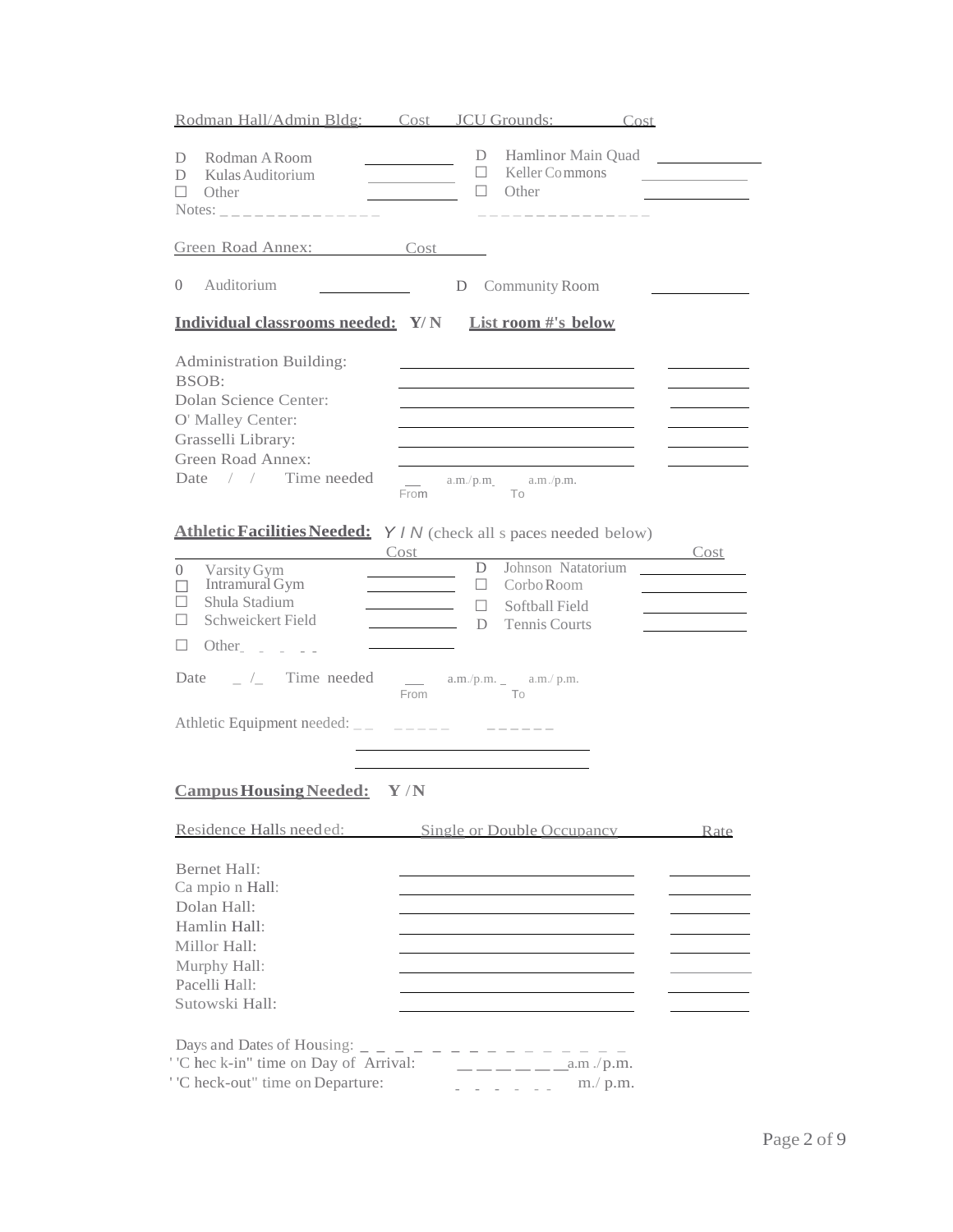Notes: \_ \_ \_ \_ \_ \_ \_ \_ \_ \_ \_ \_ \_ \_ \_ \_ \_ \_ \_ \_ \_ \_ \_ \_ \_

Time granted will not be extended for occupancy or use or delivery or removal of equipment or supplies without the written permission of JCU and all additional fees will be paid for according to the schedule of fees established by JCU.

#### **Food Service Needed: Y** / **N**

Contact University Dining Services at (216) 397-4552 User must arrange for and contract these services under a separate contract.

**AV Equipment Needed: Y** / **N**

#### **Facilities and Terms of Use**

- **1)** User agrees that use of the facilities will be consistent with the philosophy of JCU and agrees to comply with all rules of JCU concerning use of the facilities as identified in this document and the JCU Rental Policy. Any event considered by the University senior management, to be harmful to the public image of the University will not be allocated space.
- **2)** User agrees to comply with all University Heights, Cuyahoga County, State of Ohio and United States Laws, Statutes and Ordinances, including but not limited to fire, health, and safety requirements. Any penalty assessed for violation of such laws and ordinances while the facilities are being used under this agreement will be charged to the User.
- **3)** User freely assumes all the risks associated with use of the facilities, whether known or unknown. The User shall obtain a policy, or policies, of general liability insurance that provides coverage for personal injury and property damage in the amount of at least \$1,000 ,000 for each occurrence and \$2,000,000 total annual aggregate for personal injuries or death suffered by any person or persons arising from the use of the facility or the services provided. User shall name John Carroll University as a named insured and shall provide notice to JCU of proof of insurance in the form of a certificate of insurance at least ten (10) days in advance of the Event. Failure to obtain a certificate of insurance does not constitute a waiver of such insurance by JCU. Failure of User to provide JCU with a certificate of insurance will result in the cancellation of the Event and forfeit of deposit. JCU reserves the right to require additional lines of insurance, such as but not limited to property, workers' compensation, automobile, abuse and molestation, and liquor liability, depending on the nature of the Event. JCUalso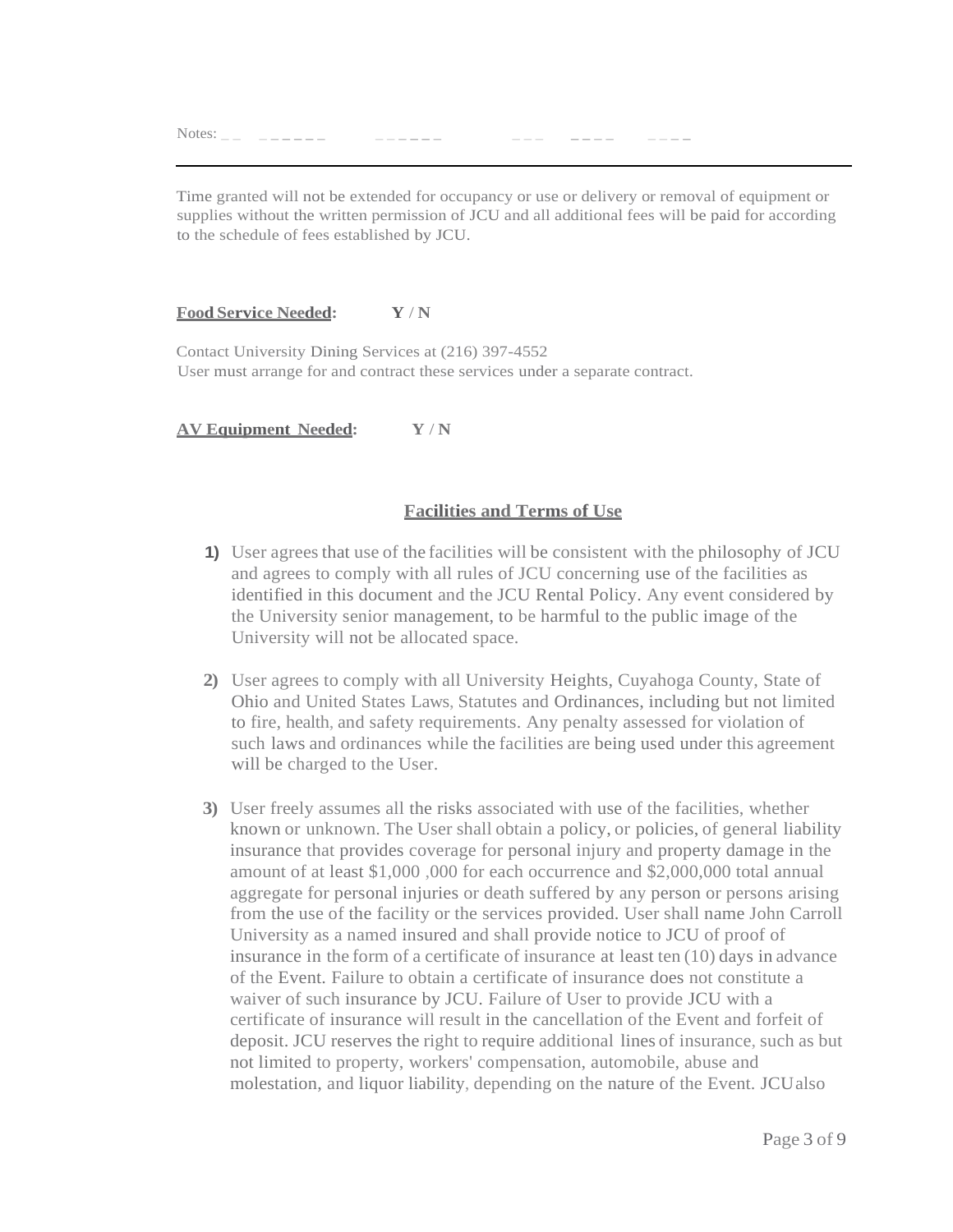reserves the right to require User to have individuals participating in an Event in the facilities sign a waiver of liability form.

- **4)** User agrees to compensate JCU for any loss of or damage to equipment or facilities arising out of User's use of the facilities, including but not limited to, acts of User's guest resulting in loss or damage. User agrees to leave the facilities in the same condition following the event(s) as existed before the use. All rooms used will be inspected by JCU and User before and after event(s). User agrees to remove all property brought into the facilities. User agrees to be liable for the cost of any removal or storage of property and any cleaning necessary due to User's failure to comply with these requirements. JCU assumes no responsibility for lost or stolen or damaged property.
- **5)** JCU reserves the right to require that all food, beverage and service used for any event at .ICU be purchased through the universit y's contracted food service, if the terms of the university' s contract grants such food service an exclusive license. This does not apply to the use of alcohol or alcoholic beverages or to the serving of same. This agreement specifically denies any right to User which would be in violation of state or municipal laws, rules, or regulation s concerning the sale or service or dispensing of alcohol or alcoholic beverages. Outside food vendors may be permitted in specific buildings with university approval and must comply to event operations per JCU standards to include trash removal and clean up.
- **6)** User agrees to comply with special conditions, if any, attached in Exhibit C. The Facilities and Athletics Departments reserve the right to determine an event's potential harm to facilities and may reject any request or determine the extent of .ICU personnel required to safeguard the University"s interests. JCU reserves the right to cancel this agreement in the event User fails to comply with any of the special conditions or fails to pay pre-event fees as noted below.
- **7)** JCU reserves the right to cancel this reservation in the event that the campus or the event specific building is closed due to weather or other emergency condition (i.e.: loss of power. flooding, etc). The Facilities Services Coordinator, John Carroll University, I John Carroll Blvd., University Heights. Ohio 44118 (telephone  $\# 216/397-3015$ ) will contact the user, at the phone  $\#$  provided on page 6, as soon as possible to notify them of the closing or potential for closing. The details of the closing will be considered on a case by case basis by the JCU Weather Emergency Team. The details of the JCU Weather Emergency Plan are available on the JCU website.
- **8)** University use of all facilities shall have absolute preemptive priority over all non-university groups. The University reserves the right to cancel, postpone,or alter arrangements for any event ifnecessary.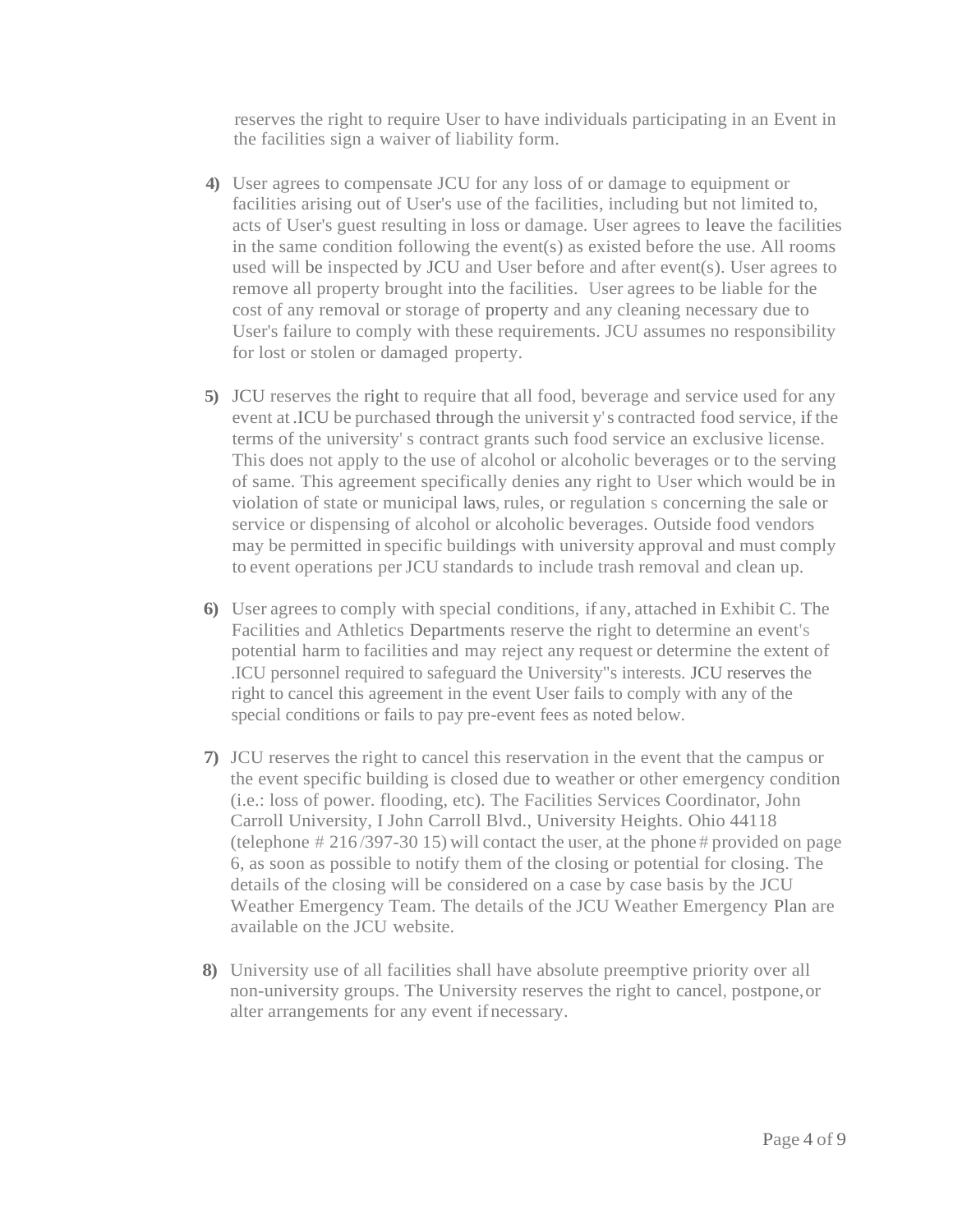#### **Fees and Deposits**

- **9)** The 2018-2019 fees schedule for classrooms and conference and meeting spaces are attached as Exhibit A. The fee schedule for athletic facilities is attached as Exhibit B. The fee schedule for Residence Life Housing is attached as Exhibit C.
- **10)** User will pay the following total rental fee: \$000. A nonrefundable depositof \$00 is to accompany the return of this contract. The balance of the rental fee or \$000isdueby \_
- **11)** User may be required to hire JCU support personnel to staff their event. Events where alcohol is served may require staffing by JCU Security. Other events may require maintenance, grounds and /or porter/matron support. Charges forsupport staff are given below and requirements will be identified prior to signing this agreement.

|                                        |               |    | Number of      | Anticipated | Anticipated |
|----------------------------------------|---------------|----|----------------|-------------|-------------|
| Support Charges per hr/per person      |               |    | people needed: | # of Hours  | Fees:       |
| Stage Manager/Maintenance/Grounds      |               |    |                |             |             |
| Straight lime per hr.                  | \$            | 45 |                |             |             |
| 0-.ertime lime perhr.                  | \$            | 65 |                |             |             |
| Porter/Matron                          | \$            | 25 |                |             |             |
| <b>Campus Safety Ser.ices</b>          | \$            | 40 |                |             |             |
| On site Athletic Administrator         | \$            | 25 |                |             |             |
| IT charges:                            |               |    |                |             |             |
| Student technician                     | $\mathcal{S}$ | 12 |                |             |             |
| Student super.isor                     | S.            | 25 |                |             |             |
| Professional assistance                | $\mathcal{S}$ | 45 |                |             |             |
|                                        |               |    |                |             |             |
| <b>Total Anticipated Support Fees:</b> |               |    |                |             |             |

**12)** User will pay the following feesfor support personnel:

- **13)** Residence hall room rates are  $\angle$   $\angle$  per night single occupancy and per night double occupancy. Linen fees are  $\angle$   $\angle$   $\angle$  per person. One-half of the estimated housing cost, if any, will be due on  $-$  per person. O
- **1**Remaining rental and housing costs balances and other expenses, including those for additional equipment not on hand or any damages, will be invoiced within ten days after the event(s) and User will pay in full by  $\_\_\_\_\_\_\_\_\_\_\_$ days after the event(s) and User will pay in full by
- **1**In the event of cancellation by JCU for weather or other emergency conditions, the Facilities Use fees. in excess of the non-refundable deposit, will be returned to the user. Any equipment rental fees incurred, however, will be charged.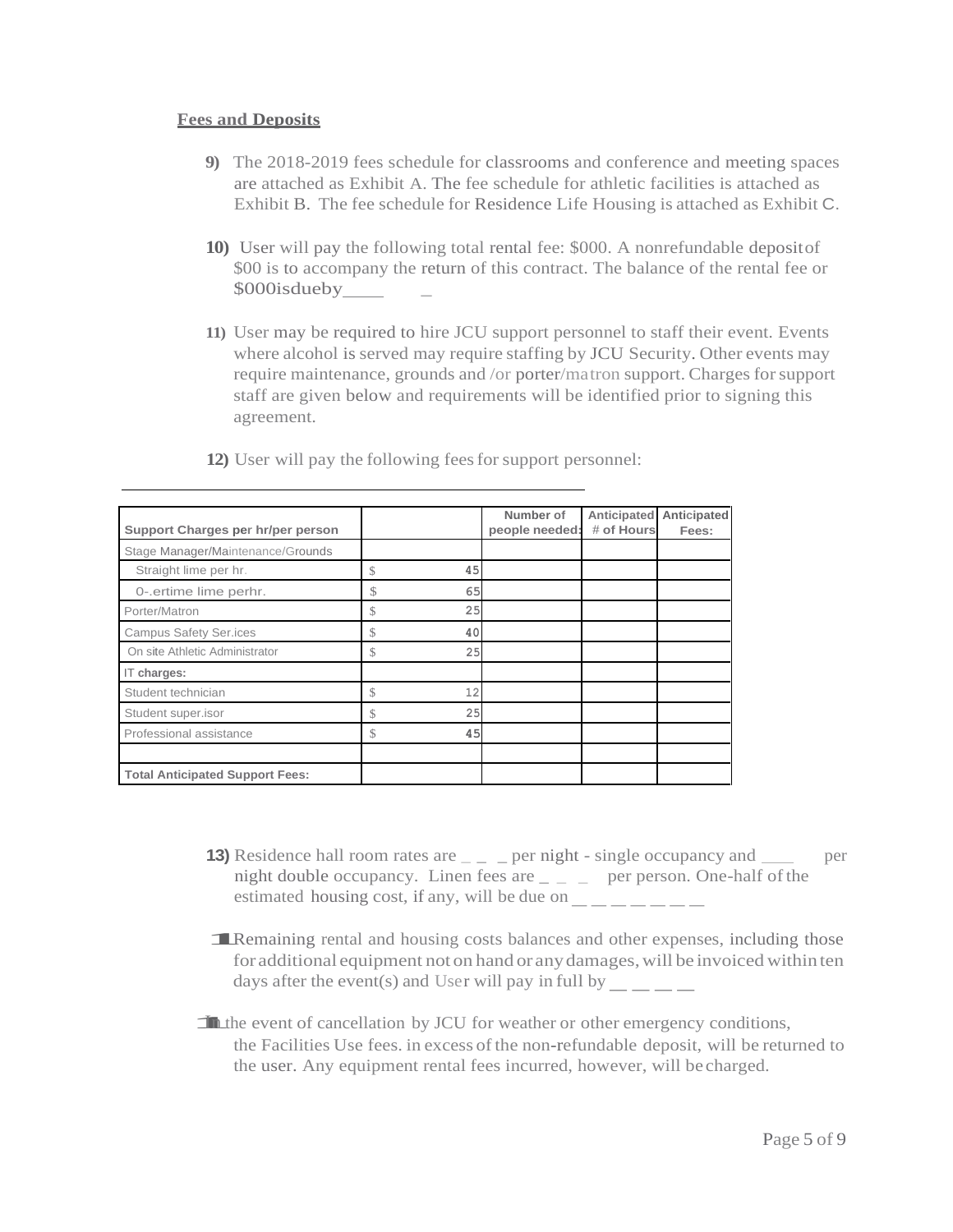- **16)**In the event of cancellation by either party, catering refunds will be per the terms and conditions of the user's contract with thecaterer.
- **17)**User agrees that all communications concerning this agreement or User's use of the facilities will be sent to Facilities Services Coordinator. John Carroll University, I John Canoll Blvd., University Heights, Ohio 441 I8 (Phone: 216/397-3015)

#### **RELEASE**

**18)**In consideration for the use of the above described facilities, User agrees to discharge, release, hold harmless and indemnify JC U, its trustees, officers, employees, and volunteers from any and all claims, suits, judgments, demands, liability, damages and proceedings arising out of or in c01mection with the subject matter of this agreement and/or the use of these facilities or travel or transportation to and from these facilities which User , User's heirs, successors, assigns or personal representatives, User's guests, or anyone whom User allowsto come upon the JCU premises may now have or hereafter have as a result of User's use of lhe facilities.

IN WITNESS OF the above covenants and conditions and any applicable attachments, the parties sign below:

| <b>JOHN CARROLL UNIVERSITY</b>                                                                                        |                                                          |
|-----------------------------------------------------------------------------------------------------------------------|----------------------------------------------------------|
|                                                                                                                       | User's Organization. if applicable                       |
| By a set of the set of the set of the set of $\mathbb{R}^n$<br>(AUTHORIZED SIGNATURE)                                 | By<br>(AUTHORIZED SIGNATURE)                             |
| (TITLE)<br>Address:                                                                                                   | (TIT LE, IF APPLICABLE)<br><u>ng ng mga sang ng mga </u> |
| Additional Sign-offs, as required:                                                                                    | Phone Number: $        -$                                |
| Academic VP Office:<br>Finance Office:<br>Student Affairs Office:<br>Office of Residence Life:<br>President's Office: |                                                          |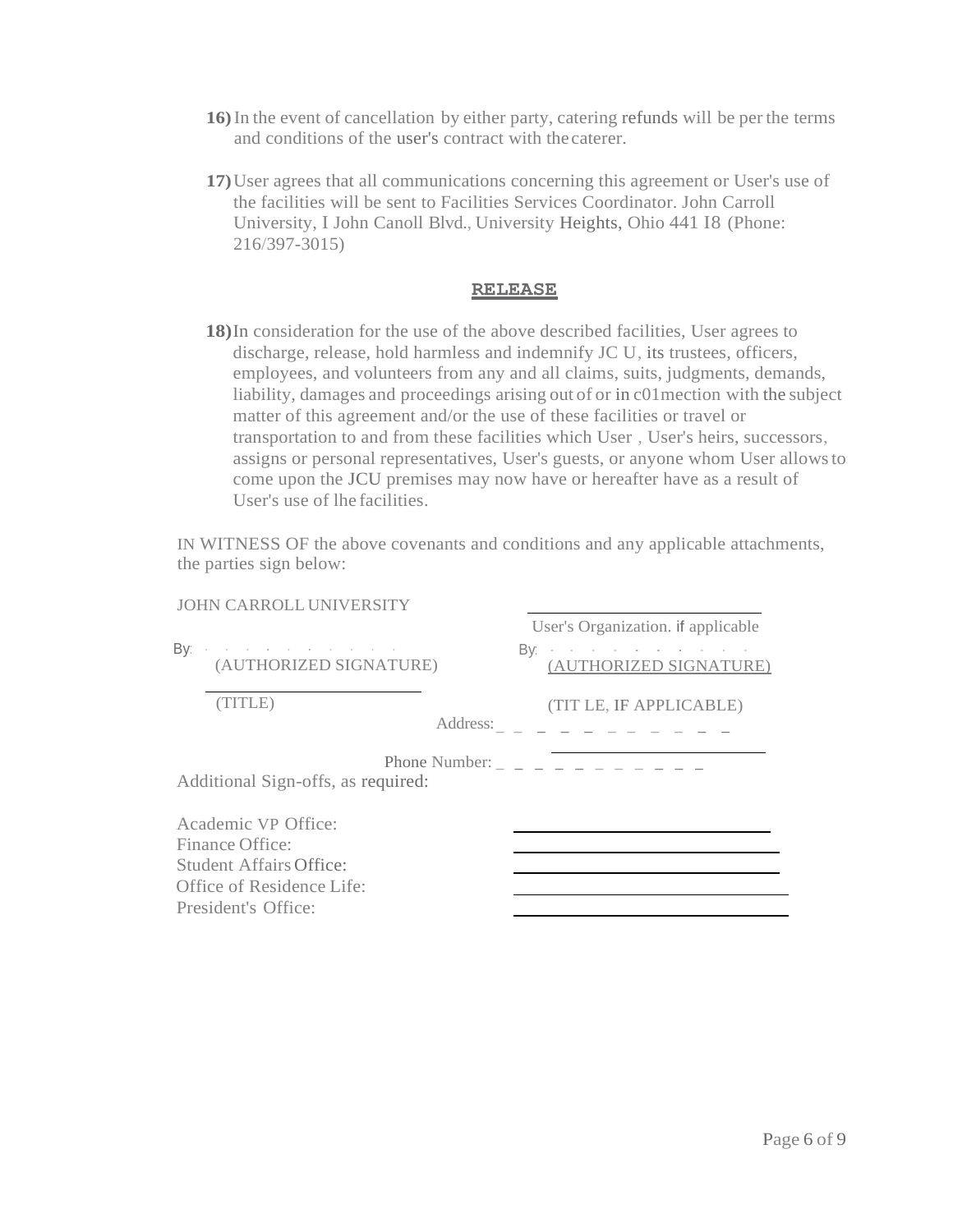# **Exhibit A Facilities Room Rates**

| Locatio <mark>:of J tJ</mark> Campus                    | General<br>F?ublic | Faculty/ Staff/ Non<br>p rofit |
|---------------------------------------------------------|--------------------|--------------------------------|
| Dolan Center for Science and Technology                 |                    |                                |
| Donahue Auditorium                                      | \$600.00           | \$300.00                       |
| O'ConnellReading Room                                   | \$600.00           | \$300.00                       |
| Muldoon Atrium                                          | \$1200.00          | \$600.00                       |
| Pellegrene/ Devlin Conference Room                      | \$300.00           | \$150.00                       |
| <b>Lombardo Student Center</b>                          |                    |                                |
| <b>LSC Conference Room</b>                              | \$400.00           | \$200.00                       |
| Jardine Conference Room                                 | \$400.00           | \$200.00                       |
| O'Dea Conference Room                                   | \$200.00           | \$100.00                       |
| Murphy Conference Room                                  | \$200.00           | \$100.00                       |
| <b>Marinello Little Theater</b>                         | \$500.00           | \$250.00                       |
| O'Malley Center for Communications and<br>Language Arts |                    |                                |
| Kahl Arcade                                             | \$200.00           | \$100.00                       |
| Rodman Hall                                             |                    |                                |
| <b>Rodman A Enrollment Room</b>                         | \$200.00           | \$1 00.00                      |
| Rodman Alumni Lounge                                    | \$200.00           | \$100.00                       |
| <b>Administration Building</b>                          |                    |                                |
| <b>Kulas Auditorium</b>                                 | \$1200.00          | \$600.00                       |
| <b>General Classroom</b>                                | \$50.00            | \$25.00                        |
| <b>Computer Classroom</b>                               | \$100.00           | \$50.00                        |
| <b>Green Road Annex</b>                                 |                    |                                |
| Auditorium/ Community Rooms                             | \$600.00           | \$300.00                       |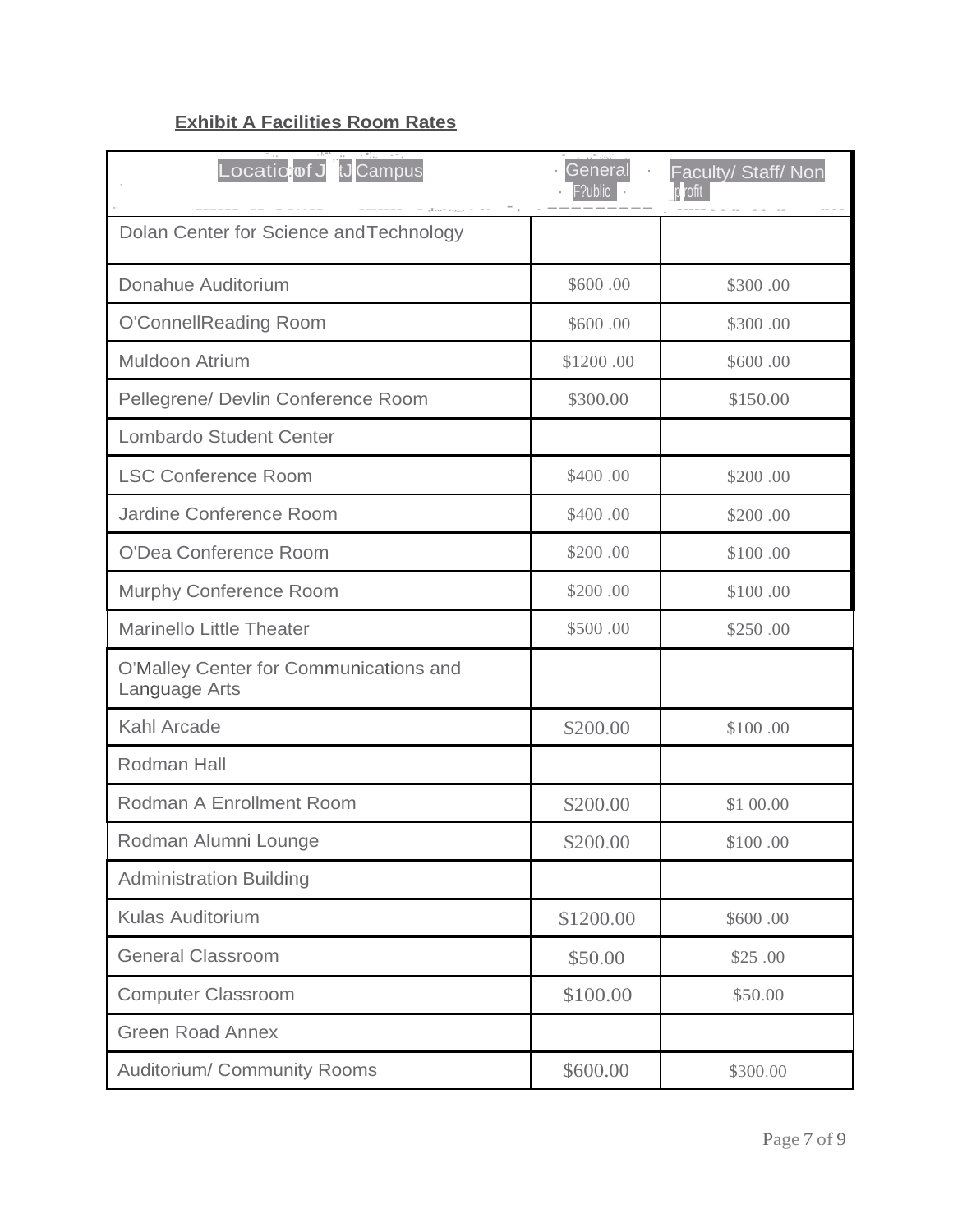# **Exhibit B 2017-18 Athletic Facility Fees**

| John Carroll Athletic Deoartment- 2017-18 Facility Rental Fees                               |               |                                                        |                                                                                                                   |  |
|----------------------------------------------------------------------------------------------|---------------|--------------------------------------------------------|-------------------------------------------------------------------------------------------------------------------|--|
| Jesuit or Catholic based hiqh schools are qiven a 10% fee reduction for rental of facilities |               |                                                        |                                                                                                                   |  |
| Facility                                                                                     | Rental<br>Fee | <b>Time Frame</b>                                      | <b>Notes</b>                                                                                                      |  |
| Rec Gvm                                                                                      | \$100.00      | by the hour                                            | can rent 1/2 the qym at \$50 per hour                                                                             |  |
| Racquetball Court                                                                            | \$25.00       | by the hour                                            |                                                                                                                   |  |
|                                                                                              |               |                                                        |                                                                                                                   |  |
| Varsity Gym                                                                                  | \$125.00      | by the hour                                            | Athletic Contests fall under a fee scale noted below                                                              |  |
| Swimming Pool                                                                                | \$50.00       | by the hour                                            | can rent 3 lanes for \$30 per hour                                                                                |  |
|                                                                                              | \$8.50        | per hour                                               | per lifequard                                                                                                     |  |
| Wasmer Field                                                                                 | \$125.00      | by the hour                                            | could rent half                                                                                                   |  |
| Zaiac Track                                                                                  | \$50.00       | by the hour                                            |                                                                                                                   |  |
| Schwieckert Baseball Field                                                                   | \$100.00      | oer came                                               | includes lined field                                                                                              |  |
| <b>Bracken Softball</b>                                                                      | \$100.00      | per oame                                               | includes lined field                                                                                              |  |
| <b>Tennis Courts</b>                                                                         | \$50.00       | per hour                                               |                                                                                                                   |  |
| Hamlin Quad                                                                                  | \$1,000       | Per event                                              |                                                                                                                   |  |
| Main Quad                                                                                    | S1,000        | Per event                                              |                                                                                                                   |  |
| <b>Keller Commons</b>                                                                        | \$250         | Per Event                                              |                                                                                                                   |  |
| On Site Administrator                                                                        | \$30.00       | per hour                                               | For off hours, eveninas and weekends                                                                              |  |
| Scoreboard operator                                                                          | \$15.00       | oer hour                                               | Also needs to be oald for setup and tear down time.                                                               |  |
|                                                                                              |               |                                                        |                                                                                                                   |  |
| Events that charge admission                                                                 |               |                                                        |                                                                                                                   |  |
| Decarlo Center                                                                               | \$500.00      | per basketball game                                    | Additional portermatronand security charges could be incurred.<br>On site administrators fee will be incurredalso |  |
| <b>Wasmer Field</b>                                                                          | \$1,000.00    | For youth football<br>chamoionshios                    | Additionalportermatron and secunty charges could be incurred.<br>On site administrators fee will be incurred also |  |
| <b>Wasmer Field</b>                                                                          | \$3,000       | For high school football<br>oames with paid attendance | Add1t1onalportermatronandsecuritychargescouldbeincurred.<br>On site administrators fee will be incurred also      |  |
| CYO                                                                                          | \$25 00/hr    | By the hour                                            | AddlItonalporter matron and secunty charges could be incurred.<br>On site administatorsfee w,11 be incurredalso   |  |